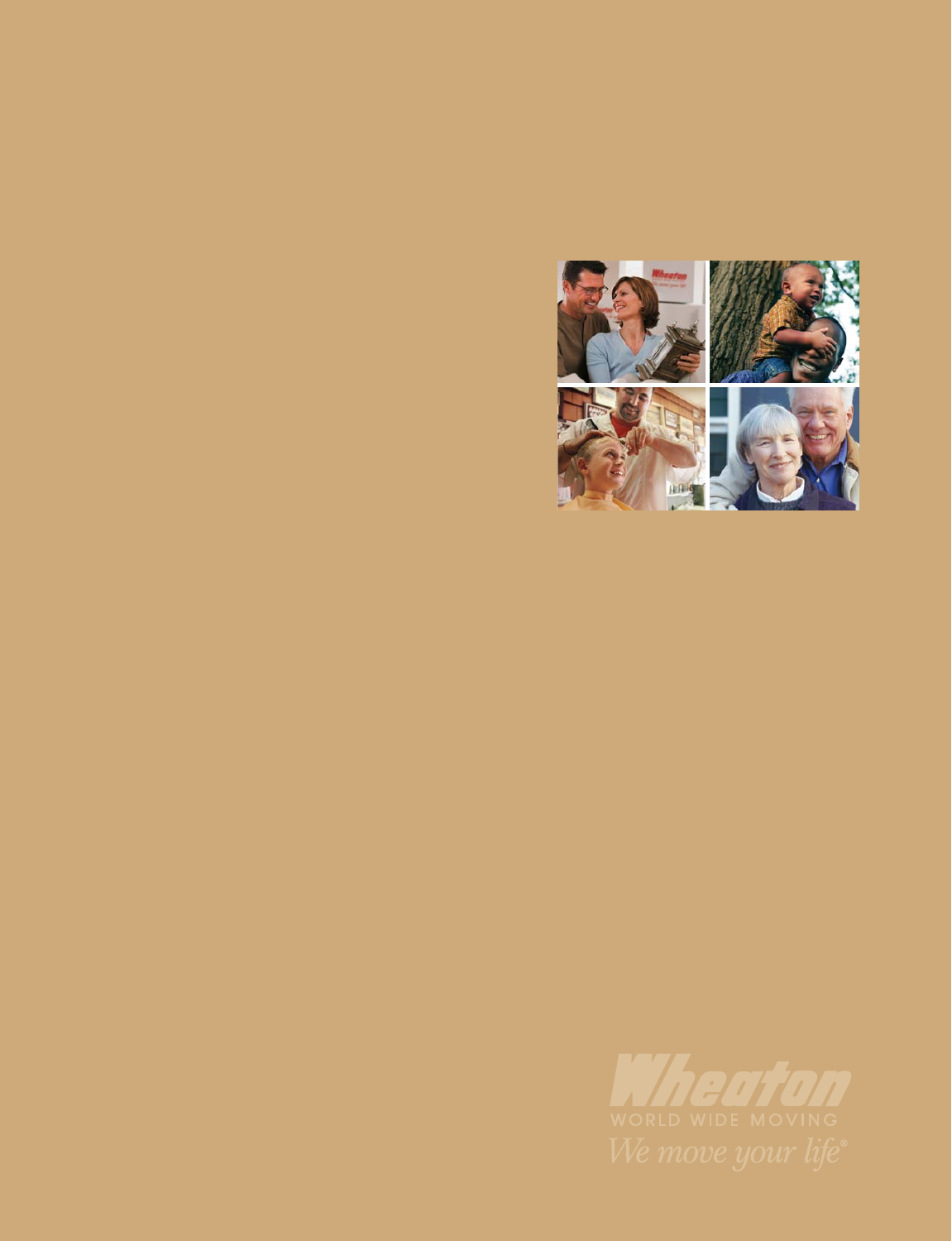

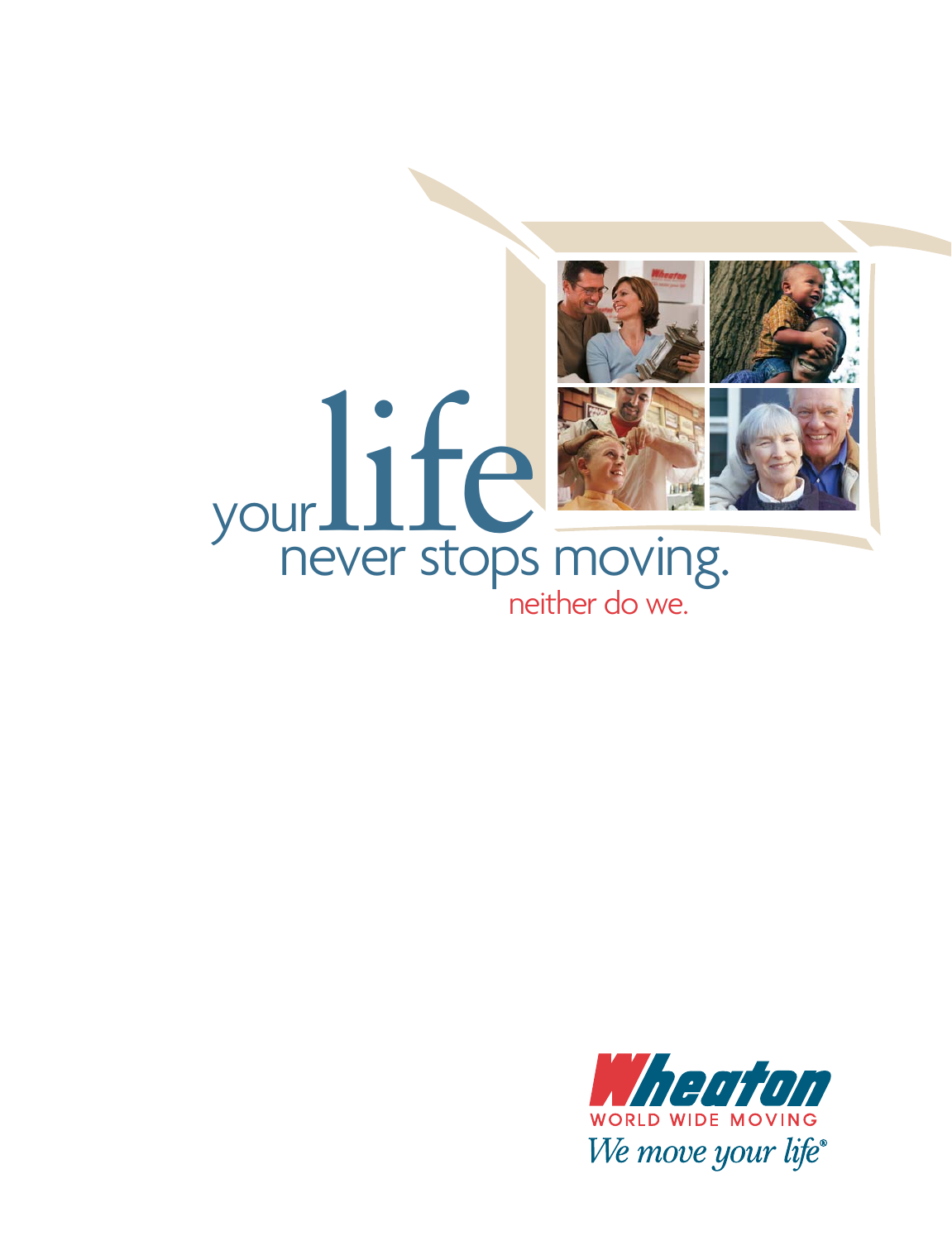

# beyond the DOXES why entrust life's memories to Wheaton?

#### **We sum it up in one word…Proven.**

• Wheaton has earned the Good Housekeeping Seal for quality service every year since 1964. In many ways, that says it all. But at Wheaton there's still plenty more to say.



• As the Official Mover for Steinway & Sons, Wheaton is the company Steinway has trusted since 1990 to transport its pianos on tours throughout the U.S. and Canada.



- Wheaton received a #1 ranking for customer satisfaction by a leading consumer reporting magazine.
- In a nationwide, independent survey of relocated employees, none of the national moving companies scored higher than Wheaton in total customer satisfaction.
- Since 1945 Wheaton has proudly relocated over 1,000,000 customers.

While these credentials and consumer ratings look nice here in print, there's really just one endorsement we're trying to secure: YOURS. Let us show you what Wheaton's commitment to professionalism and excellent service is all about.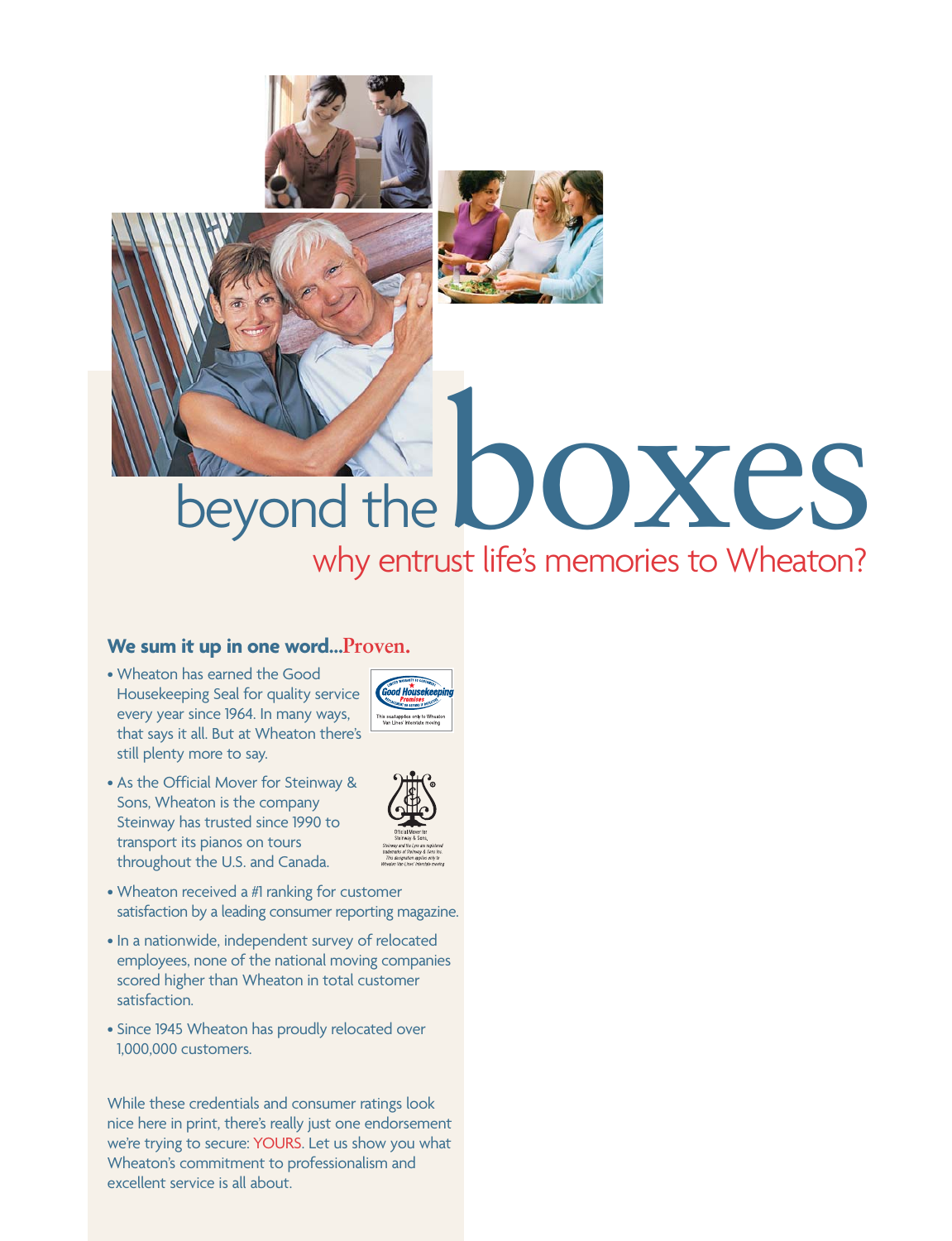# beginnings lead to endings great you talk. we listen.

#### **It all begins with a smile, a handshake and your local Wheaton Agent.**

Your relationship with this individual is the cornerstone of your entire moving experience. We think of your Agent as your personal moving consultant; you should too.

- **One company, one voice:** Your local Agent coordinates your move through corporate headquarters, works with the Wheaton Agent at your destination and remains your one point of contact throughout the process.
- **Legendary performance:** Our people have been choreographing every step of this intricate production for over six decades. Your Agent fully understands the unique demands of moving and knows how to orchestrate the performance to guarantee rave reviews every time.



• **Bringing it all home:** Your local Agent brings Wheaton's unrivaled standards of quality and reliability to your home. From the development of an economical pre-move strategy to the coordination of a seamless delivery, our people keep you completely informed during every stage of your relocation.

Moving begins and ends with communication, and Wheaton recognizes that this too is **all about you**. That's why we always take the time to not only ask pertinent questions, but to really **listen to your** answers. It's the genuine concern of your local Agent that sets Wheaton apart and gives you confidence this story will have a happy ending.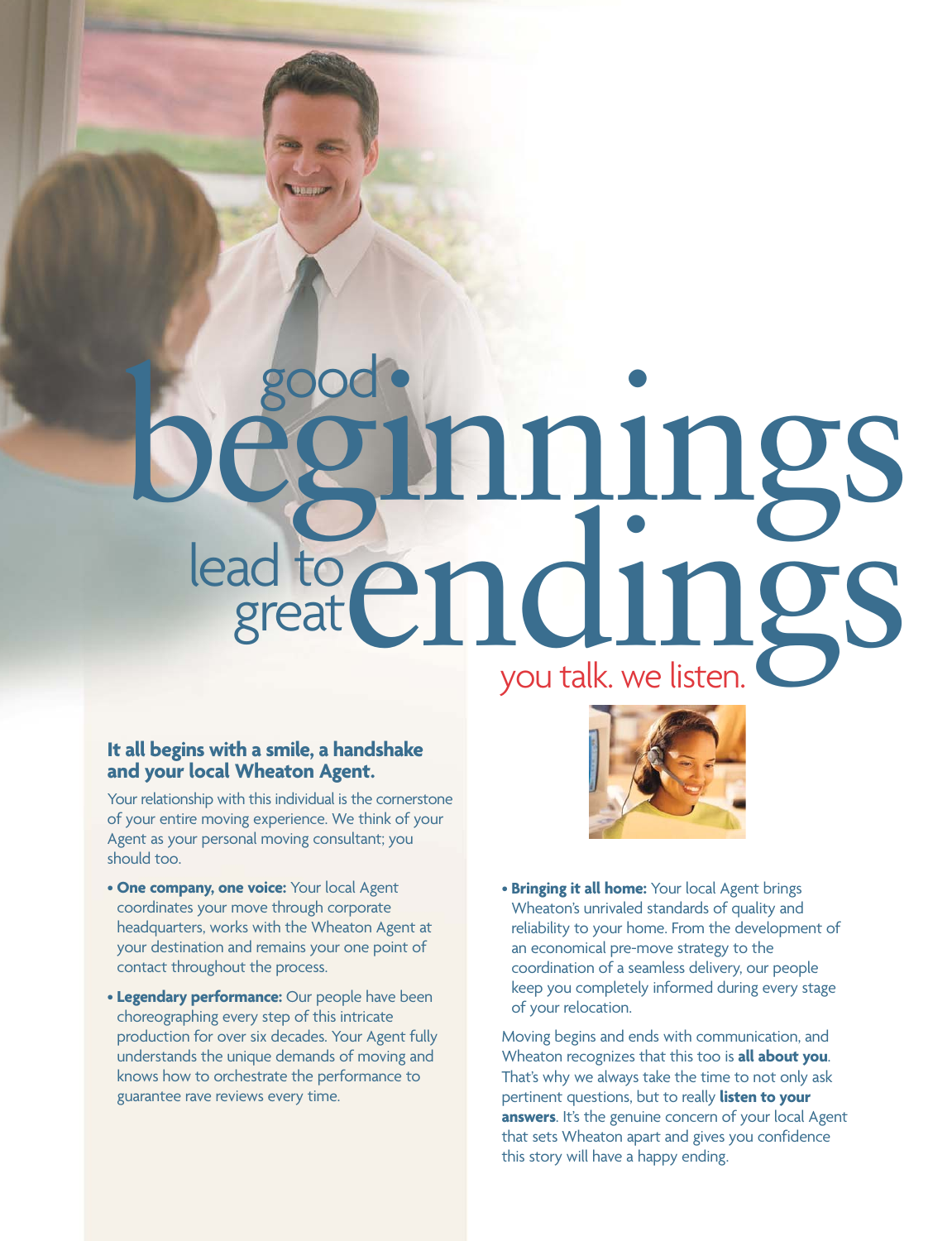### **It's worth the weight.**

Through years of experience as a full-service carrier, Wheaton has refined its estimating process right down to the smallest detail. Having passed Wheaton's rigorous training and certification program, your local Agent is able to supply you with a timely, fair and accurate estimate of all charges.

- Estimating accuracy helps eliminate confusion and surprise down the road. You deserve nothing less than a thorough and fair assessment of your shipment, and that's exactly what your Wheaton Agent is going to provide.
- Your estimate is based on a wide variety of factors, the two main ones being shipment weight and distance to destination. In addition, your Agent will evaluate the need for professional services, such as packing and unpacking, appliance preparation, custom crating and storage.

Your Wheaton Agent knows how to pinpoint all the potential costs and service requirements of your relocation. Removing guesswork from the equation gives you a reasonable, highly-accurate estimate and gives Wheaton an educated, highly-satisfied customer.

#### **Protection for life's possessions.**

In the same way our estimating practices relieve pre-move anxiety, Wheaton's two protection plans put your mind at ease while your goods are in transit.

- **Limited Liability** is protection for your belongings based on the weight per article.
- **Full Replacement Value** covers the full repair or replacement of lost or damaged property (no depreciation applied).

Your local Wheaton Agent has pricing and additional information on each of the available options. It's a good idea to check your existing homeowner's policy as well, since coverage may already be provided by your insurer. Whatever the case, Wheaton doesn't rest until you rest assured that your life's possessions are adequately and cost-effectively protected.





#### **In the meantime…**

We realize your schedule can be subject to change with little advance notice. Should your moving timetable develop gaps at any point, your Wheaton Agent will be there to fill them in.

- For your convenience, your Agent can arrange for secure storage of your belongings at either origin or destination.
- Our care for your life's memories doesn't stop at the warehouse door. By using the latest protective padding and maintaining the cleanest facilities, we wash away any uncertainty over storage-in-transit.
- Wheaton is proud to offer all of its special handling services at reasonable rates. Ask your local Agent for details.

When you're ready for your possessions, Wheaton makes sure they're ready for you.

#### **You're only a call or a click away.**

Don't ever hesitate to give us a call or send us an email. You can check the status of your move-inprogress through your local Agent or through Wheaton's Customer Service Department.

Contact Customer Service at **1.800.248.4810** or **wheatoncustomercare@wvlcorp.com**.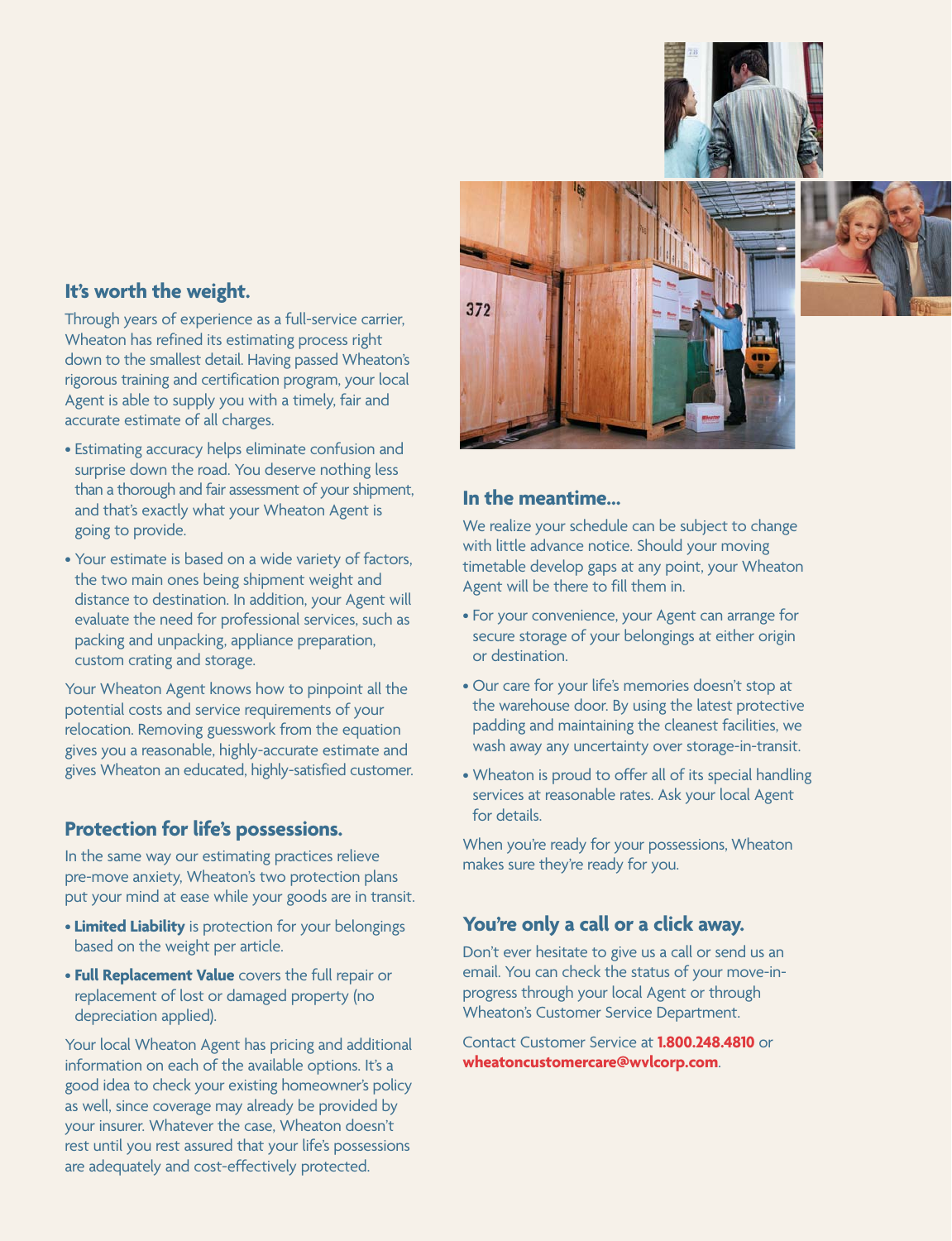### **Help is here.**

All Wheaton packers are professionally trained and highly motivated. They possess the skills and have learned the right way – the *Wheaton Way* – to handle your precious items. These men and women see the big picture, but they look at it one frame (and one moving carton) at a time.

- **The proof's in the packing:** Wheaton works with only the finest packing materials, giving you added security in the knowledge that you've hired the best people with the best tools.
- **A clear advantage:** See-through stretch-wrap is required protection for each and every piece of upholstered furniture Wheaton moves.

pack<br>tub

- **Adept & adaptable:** Our people excel at finding solutions to any situation that comes up. At times, unique packaging methods involving specially designed boxes and custom crates may be utilized to meet your needs and exceed your expectations.
- **Freedom of choice:** If you prefer to pack your own belongings, your local Wheaton Agent can offer you suggestions and a full line of high-quality materials at very competitive prices. Be sure to ask for Wheaton's supplemental brochures, including the helpful *Self-Packing Guide* and the cost-saving *72 Ways to Save Money Moving.*

Our packing professionals want your valuables to look the same coming out of the carton as they did going in. This goal is broad in scope but narrow in focus, and it has never changed. It's also one of the big reasons you can count on Wheaton to provide the care your goods deserve, from start to finish.

secure the memories.

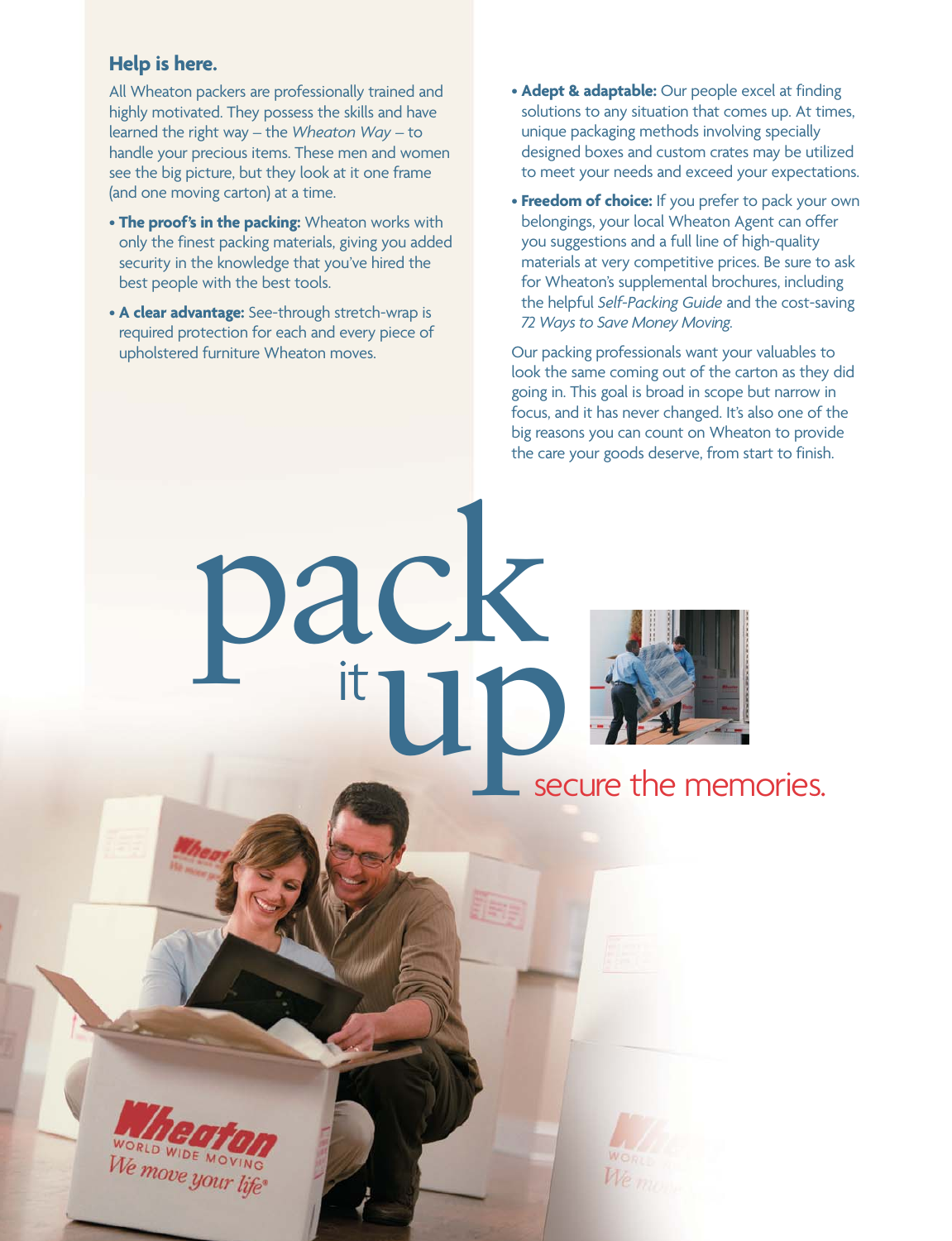# **Load it last. Unpack it first.**

No detail is too large or too small for Wheaton to lend a hand. We know how seemingly minor issues can turn into major inconveniences if they're not addressed properly. Remember, the last items your driver loads will be the first ones you see at destination. With that in mind, your local Agent can help you with a plan to have the essentials readily available as soon as our van arrives. Common items for the driver to load last include a vacuum cleaner and a carton containing non-aerosol cleaning supplies, toiletries, plastic cups and paper towels.

# **What not to pack.**

For your safety, Wheaton professionals are trained to look for normal household items (paints, gasoline, bleach, etc.) that are hazardous and often illegal to ship. If you plan to do your own packing, consult Wheaton's handy *What Not To Pack* brochure. This guide is available from your local Agent and is packed with all sorts of helpful hints and important instructions.

A safe move is the only move for you and your family, so if you have any questions about what should or should not be packed, **ask your Wheaton Agent**.







# **Thinking outside the box.**

Some large belongings require special consideration, and in some cases specialty service, prior to moving day. As the Official Mover of Steinway & Sons, Wheaton certainly has personnel well-schooled in the fine art of piano relocation. For other items such as appliances and motorized vehicles, your Agent can make all the necessary arrangements with local specialists.

The process of relocating presents you with a daunting list of challenges, many having nothing to do with crates, cartons or kitchen appliances. Wheaton appreciates the complexity of your moving agenda and can help simplify just about everything on it. Linked to our website is a secure, quick and easy way to start up your new residence. This **free** resource is called the Utility Connection Center, through which you can change your address, connect utilities, subscribe to the local newspaper and much more. Your Wheaton Agent has additional details and a free flyer available upon request.

Access Wheaton's Utility Connection Center from our homepage at **www.wheatonworldwide.com**.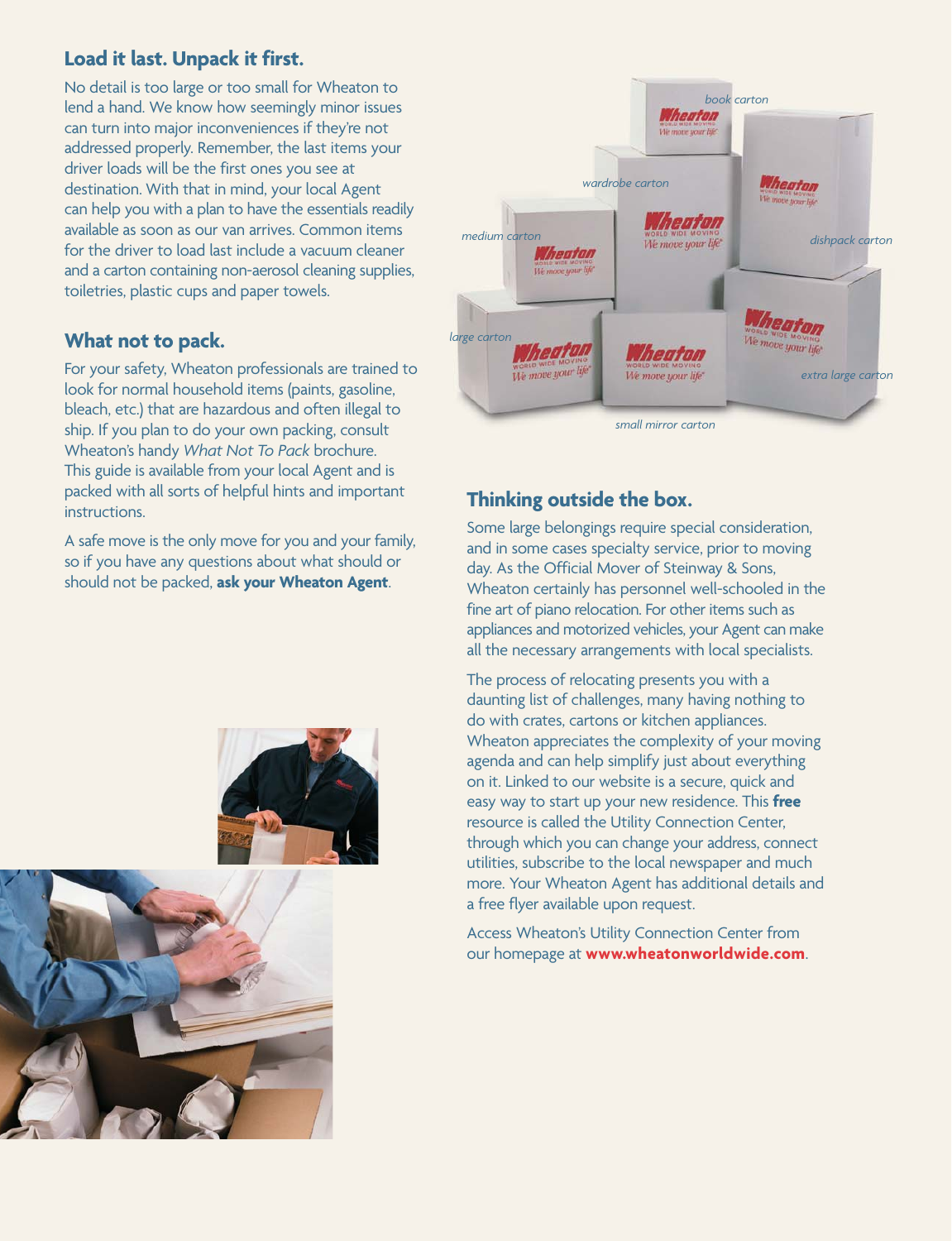# countdown a successful move.



# weeks

- ❍ File a change of address form with the **Post Office**.
- ❍ Notify **creditors**, **magazines** and **book and music clubs** of your new address.
- ❍ Retrieve your family's medical records, and ask **doctors and dentists** to recommend a colleague in your new city.
- ❍ Decide which items can be sold, discarded or donated to charity.
- ❍ Complete your own inventory of each possession, including date purchased and estimated value.
- ❍ Notify the **local utilities** at your origin/destination to have service turned off/on as needed.
- ❍ Notify your children's **schools**, your **church** and other organizations of your impending move.

# 3weeks

- ❍ Decide which items you will be packing yourself (see Wheaton's *Self-Packing Guide* for tips and suggestions).
- ❍ Sketch out a general floor plan of your new home to determine the placement of furnishings.
- ❍ Make a list of important names, addresses and phone numbers, and be sure to take your phone book with you.
- ❍ Notify your Wheaton Agent if anything about your move has changed (dates, etc.).
- ❍ Make arrangements to move your plants and pets.
- ❍ Contact your **bank** and transfer the contents of your safety deposit box.
- ❍ Check your homeowner's policy to see if moving is covered by your insurer.
- ❍ Transfer insurance to cover fire, theft and personal property at your new home.

# weeks

- ❍ If shipping an automobile, top off fluids like oil and antifreeze, but make plans to have the gas tank less than half-full.
- ❍ Plan your own trip to your new home; make the necessary travel arrangements for your family.
- ❍ Arrange for the proper servicing of all appliances at your origin/destination.
- ❍ Dispose of flammable items such as gasoline, matches, bleach, cleaning fluids and aerosol cans.
- ❍ Discontinue regular services like **newspaper delivery**, **trash pick-up** and **lawn service**.
- ❍ Finalize your plans for larger items (TV antenna, swing set, trampoline, etc.).

# week

- ❍ Arrange for the payment of your Wheaton driver at destination. Unless your move is being billed to your employer or previous credit approval has been secured, payment by cash, certified check or money order is required before unloading.
- ❍ Transfer bank accounts so you don't lose any interest.
- ❍ Make arrangements to disconnect/connect **local phone service** at your origin/destination.
- ❍ Determine which items you will be taking with you (jewelry, etc.). Pack and set them aside in a designated area.
- ❍ Use up all frozen foods or give them away.
- ❍ Drain the fuel from lawnmowers and other gas-powered equipment.

# day before

- ❍ Pack a box of things you'll need as soon as you arrive at your new home. Take this box with you, or have your Wheaton driver load it last and unload it first.
- ❍ This is usually the day packing is done; verify all packing services have been performed before signing for them.
- O Defrost, clean and dry your refrigerator.

# Moving Day

- ❍ Plan to be at your current home when our driver arrives and throughout the loading of your shipment. If you're not able to be there, make sure the driver has the name and number of the person you've designated to oversee the process.
- ❍ Check the condition of your goods as they are inventoried and loaded.
- ❍ Make a final tour of your home/property; verify that nothing has been overlooked.
- ❍ **Sign the bill of lading**, double-checking that your new address and phone number are correct.
- ❍ Lock all doors and windows, and turn off all switches.

#### **Moving in…**

- ❍ If possible, arrive at your new home a day early to make sure utilities are connected.
- ❍ Plan the placement of major items in/around your home.
- ❍ Be on hand to pay the driver prior to the unloading of your goods.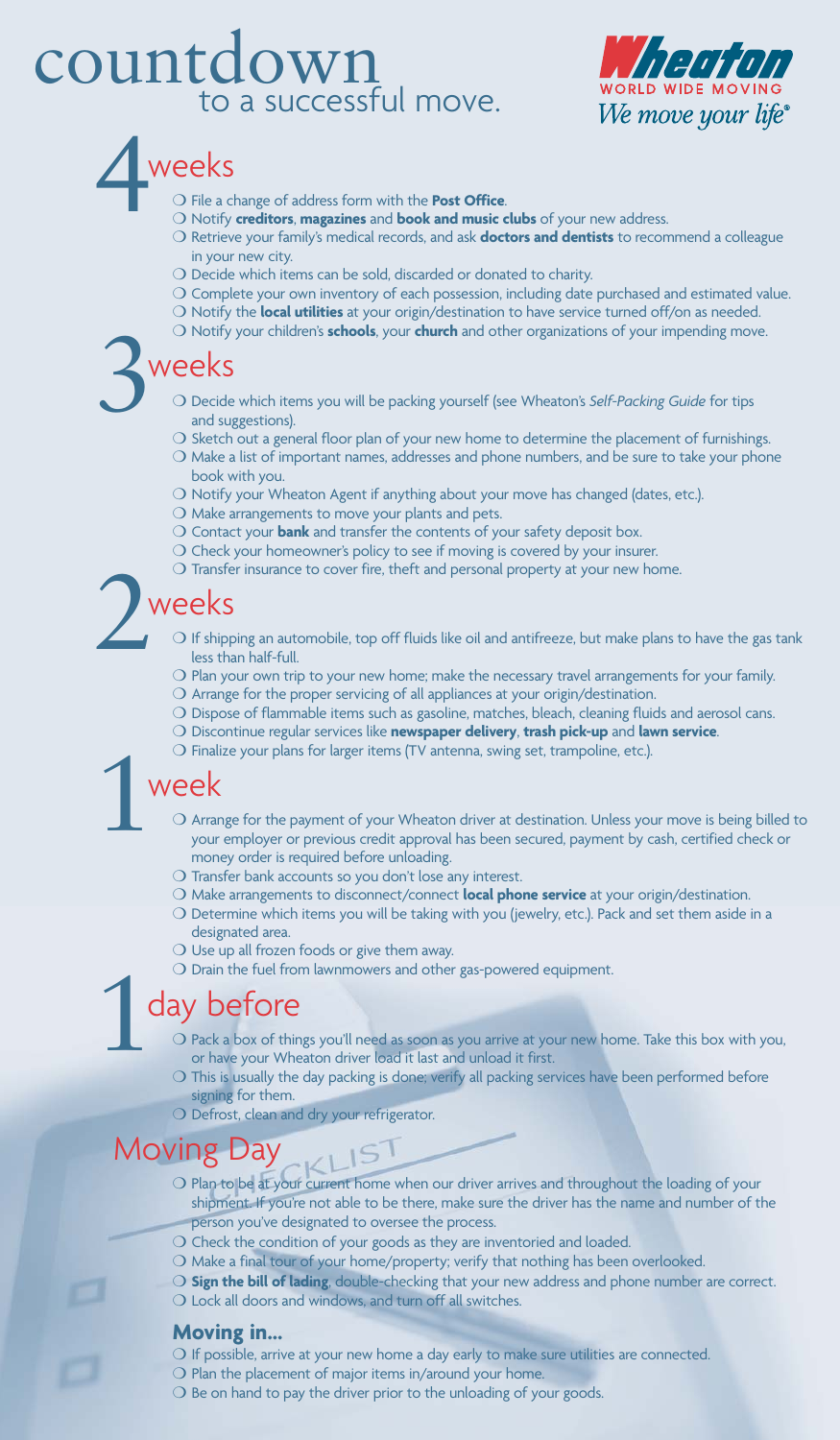

www.wheatonworldwide.com

wheatoncustomercare@wvlcorp.com Toll-free customer service hotline: **1.800.248.4810**

# **Important Contact Information**

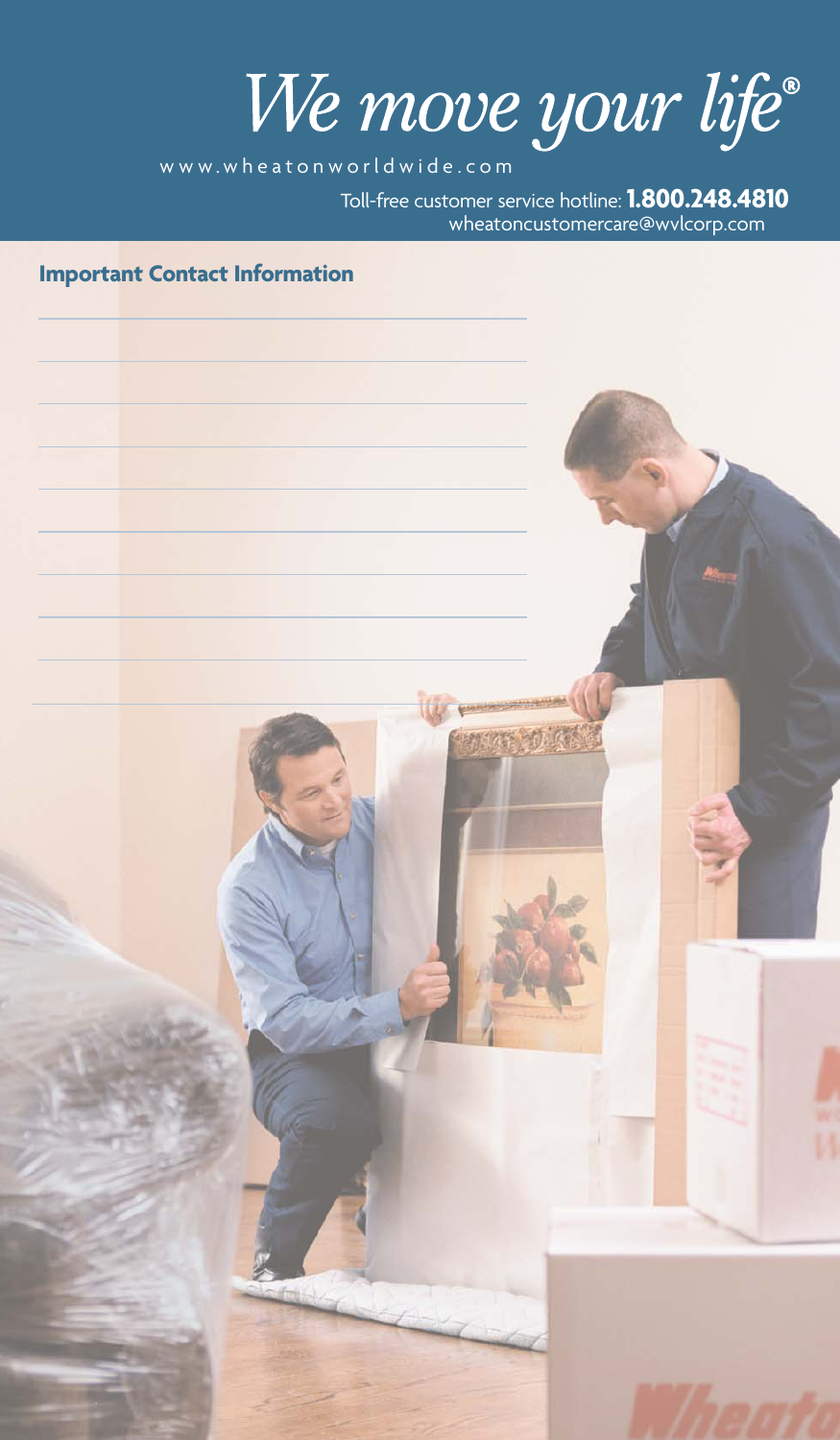#### **Judge a book by its cover.**

For the most important person involved in the move – you – our drivers and crews are literally the face of Wheaton. Because they understand the value of a first impression (and every impression thereafter), our packers and drivers are experts at more than boxing up your belongings. Their real job is to give you comfort and confidence that Wheaton will deliver your life safely and on time.

- **All aboard:** As our conductor on your moving day, the Wheaton driver coordinates the loading, transporting and unloading of your shipment. We give these professionals the authority they need to expedite your relocation, ensuring that things run like they're on rails when it matters most.
- **Courtesy counts:** Wheaton stresses the importance of attitude and appearance, and it shows. Our drivers and crew members treat you with respect and arrive at your home clean, in uniform and eager to please.
- **Wheaton cannot be beaten:** We're the undisputed industry leader in training. Our ground-breaking instructional tool, Wheatonworkshops.com, provides a wide array of online reference materials and certification programs. Packers and drivers are required to continue their professional education, with Wheaton closely monitoring their job performance and rewarding them accordingly. Be assured that your life's precious memories will be handled only by professionals who measure up to Wheaton's unsurpassed standards.

hit the highway time to

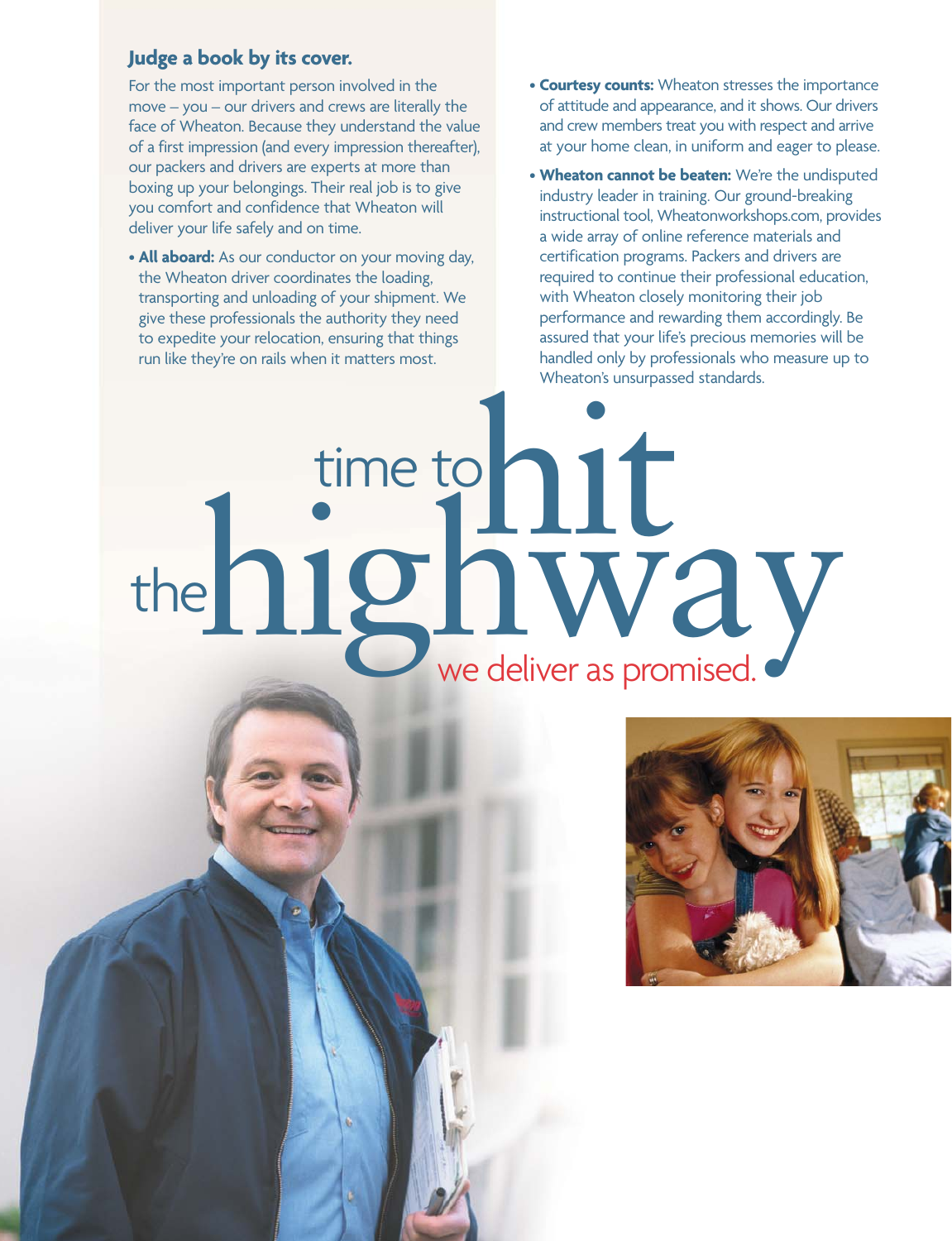# **We don't just say it. We do it.**

Simply put, Wheaton operates one of the best, most efficient transportation systems in the world. We're aware that keeping schedules means keeping promises, and no one does that better than we do.

- As the saying goes, "knowledge is power." Well, knowledge for you is also freedom – freedom from worry, because we'll know precisely where your life's possessions are at all times.
- The Wheaton Traffic Department uses the very latest systems and software to track your shipment from the day it leaves your former home to the day it arrives at your new one.
- Our dispatchers take ownership of your order the same way our drivers do. The dispatching staff remains in constant contact with each vehicle in our fleet, entering updates and status reports into our customized order-tracking database.

All of us at Wheaton, whether we've met you in person or not, feel personally responsible for the safe-keeping of your goods for as long as they're in our care. You'll find this mix of accountability and attention to detail nowhere else.

# **Chrome, rubber and steel.**

We take pride in the condition and appearance of our equipment. And we want you to be proud of the way our trucks look, too.

- Wheaton vehicles are maintained to levels of safety, cleanliness and performance that exceed even the most stringent federal regulations and industry codes.
- Inside, our vans are clean, dry and outfitted with the tools and supplies necessary to secure your valuables for the trip.
- A fleet of over 2,000 trucks gives us the ability to promptly respond to your needs and any contingencies that may arise.

We're certain – just as we are with our procedures and packing materials – that our vans and trucks are second-to-none. Still, we never lose sight of the fact that it's the people behind the boxes (or behind the wheel) that really make the difference.







## **Putting the wheels in motion.**

For Wheaton, moving has always been much more than a chain of events that gets your household goods from one city to the next. We understand you're uprooting memories and, sometimes, years of family history. That's why Wheaton will never alter its customer-first approach to every link in the chain.

- On moving day your driver carefully prepares your belongings for shipment, individually labeling each item to guarantee it won't be misplaced. The condition of all goods is verified and a detailed inventory is provided to you; only then are your possessions protected and secured inside the van.
- Wheaton establishes firm departure and arrival times, and in-transit information is always available through your local Agent or the Customer Service Department.
- Your driver professionally manages the unloading of your shipment at destination. During this process you'll use the original inventory sheets to confirm the safe arrival of all items at your new home.
- Wheaton looks forward to receiving your feedback after the journey is complete. We feel your input is as valuable to us as your business, so you're strongly encouraged to fill out our post-move Customer Service Report. Tell us exactly what we did well, and what we could do even better next time.

We pick up your life, we handle it with the utmost care, and we bring it back to you (albeit in new surroundings) just as it was. That's the chain of events that means the most to us.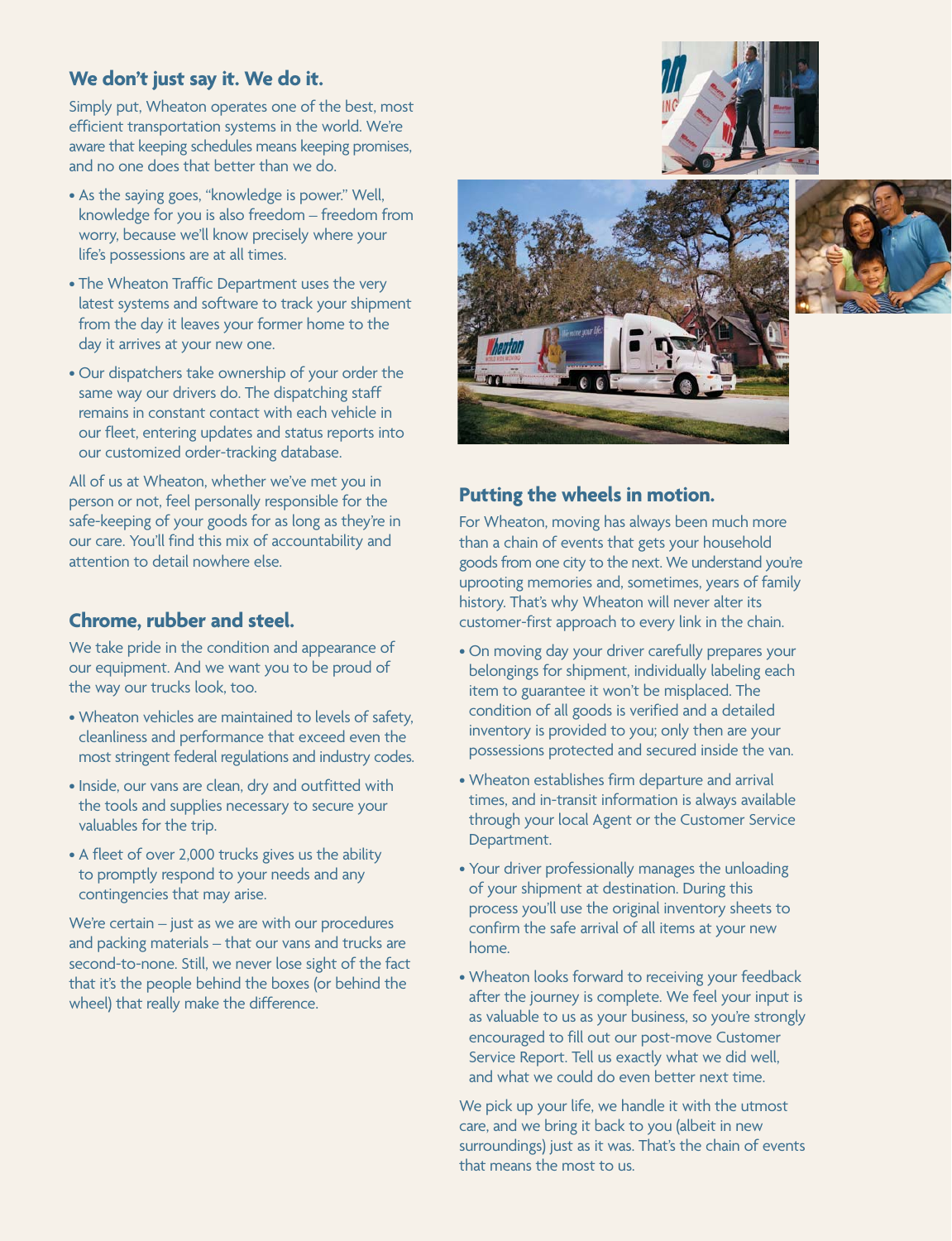# welcome<br>**NOMIC**

# let Wheaton move your life.



In the end, Wheaton's dedication to its craft and commitment to you aren't spelled out in a brochure or detailed on an inventory sheet. The trust we earn and the promises we keep are written instead in the smile on your face.

The truth is, at Wheaton we're not interested in being just a moving company. We want to be YOUR moving company, the one you trust to move your life.

For helpful information regarding your next move, or for more details about Wheaton's services, call us today or visit us online.

www.wheatonworldwide.com